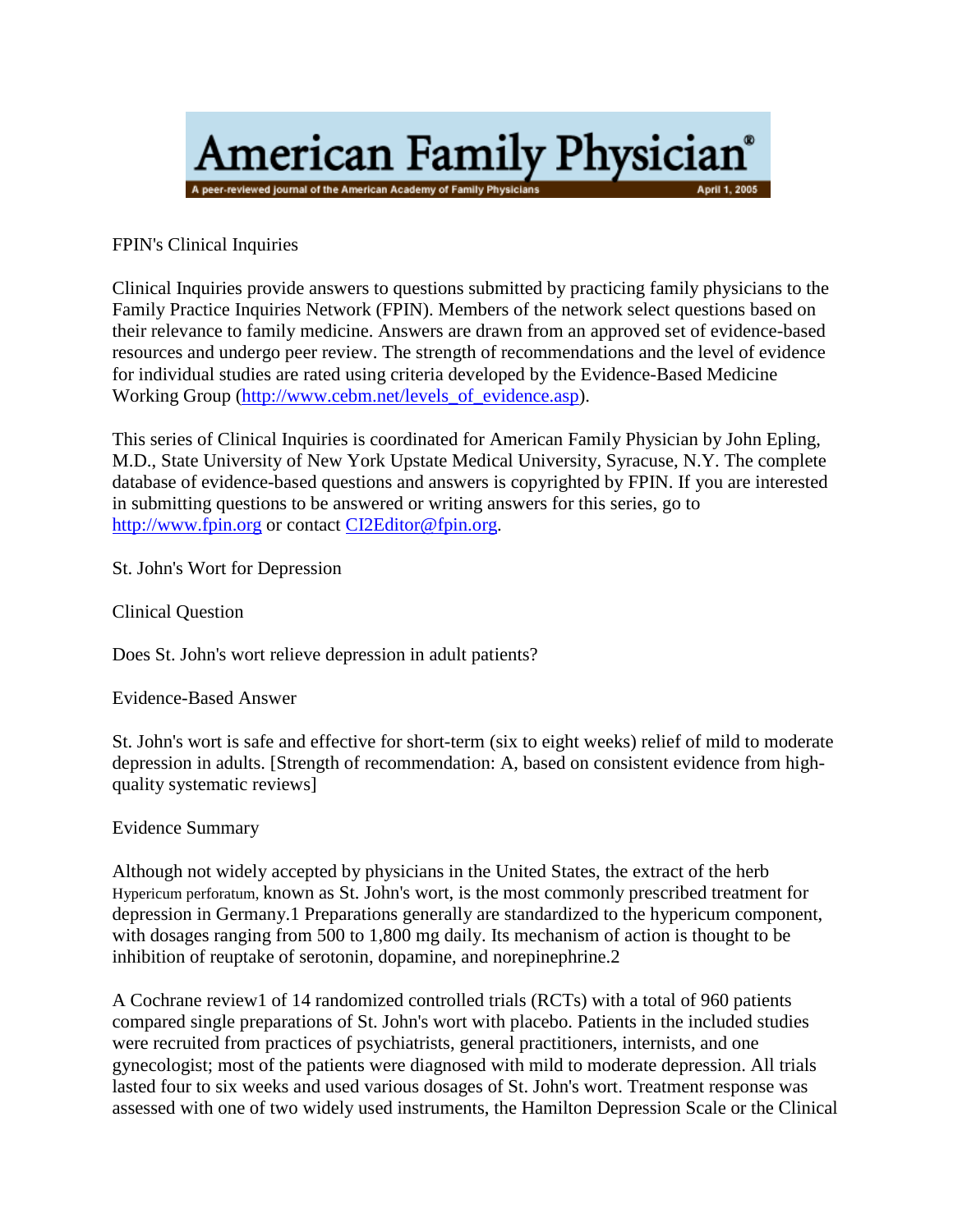Global Impression Index. A "responder" was defined as a patient with a clinically significant change in these scales.

The pooled response rate ratio (RR, the ratio of treatment group responders to control group responders) was 2.5 (95 percent confidence interval [CI], 1.7 to 3.6), indicating a significant benefit. The pooled response rate was 56 percent in the treatment group and 25 percent in the control group. The number needed to treat for the combined population was 3.2.

Five studies of 691 patients compared St. John's wort with standard antidepressants (mostly tricyclic antidepressants at relatively low dosages) and found them to be equally effective in relieving symptoms of depression (RR: 1.01; 95 percent CI, 0.87 to 1.16). St. John's wort was better tolerated with 26.3 percent of users reporting side effects compared with 44.7 percent in those taking antidepressants. There also were fewer dropouts from side effects (RR: 0.4; 95 percent CI, 0.2 to 0.8).

Effectiveness of St. John's Wort

| Review                     |              | Number of studies (patients)Treatment durationResponder rate ratio* (95% CI) |
|----------------------------|--------------|------------------------------------------------------------------------------|
| Linde, Mulrow $14(960)$    | 4 to 6 weeks | 2.5 $(1.7 \text{ to } 3.6)$                                                  |
| (Cochrane)                 |              |                                                                              |
| Whiskey, et al. 14 (1,319) | 4 to 8 weeks | $2.0(1.5 \text{ to } 2.6)$                                                   |

 $CI =$  confidence interval.

\*-Responder rate ratio is the ratio of treatment group responders to placebo group responders.

Information from references 1 and 3.

A second, more recent meta-analysis,3 which included many of the studies of the first metaanalysis and a few others, pooled data from 14 RCTs using 1,319 patients. It had results similar to the first meta-analysis and confirmed that St. John's wort is superior to placebo (RR: 2.0; 95 percent CI, 1.5 to 2.6). When compared with antidepressants in nine studies (1,457 patients), St. John's wort was equally effective (RR: 1.0; 95 percent CI, 0.9 to 1.1). Tricyclic antidepressants were used in eight studies and fluoxetine in a single study of 149 patients. Three studies with 155 patients reported adverse drug reactions and found no significant difference when compared with placebo (RR: 1.0; 95 percent CI, 0.7 to 1.6). Five studies of 324 patients reported St. John's wort had significantly fewer side effects than tricyclic antidepressants (RR: 0.59; 95 percent CI, 0.52 to 0.71), although data are lacking for a comparison with newer antidepressants. These results are supported by a smaller systematic review and meta-analysis.4,5

It is important to note that St. John's wort is not effective for treating severe major depression, according to one study.6

Side effects of St. John's wort therapy mostly are self-limited and include headache, fatigue, gastrointestinal upset, and restlessness. Photosensitivity is possible, but only with very high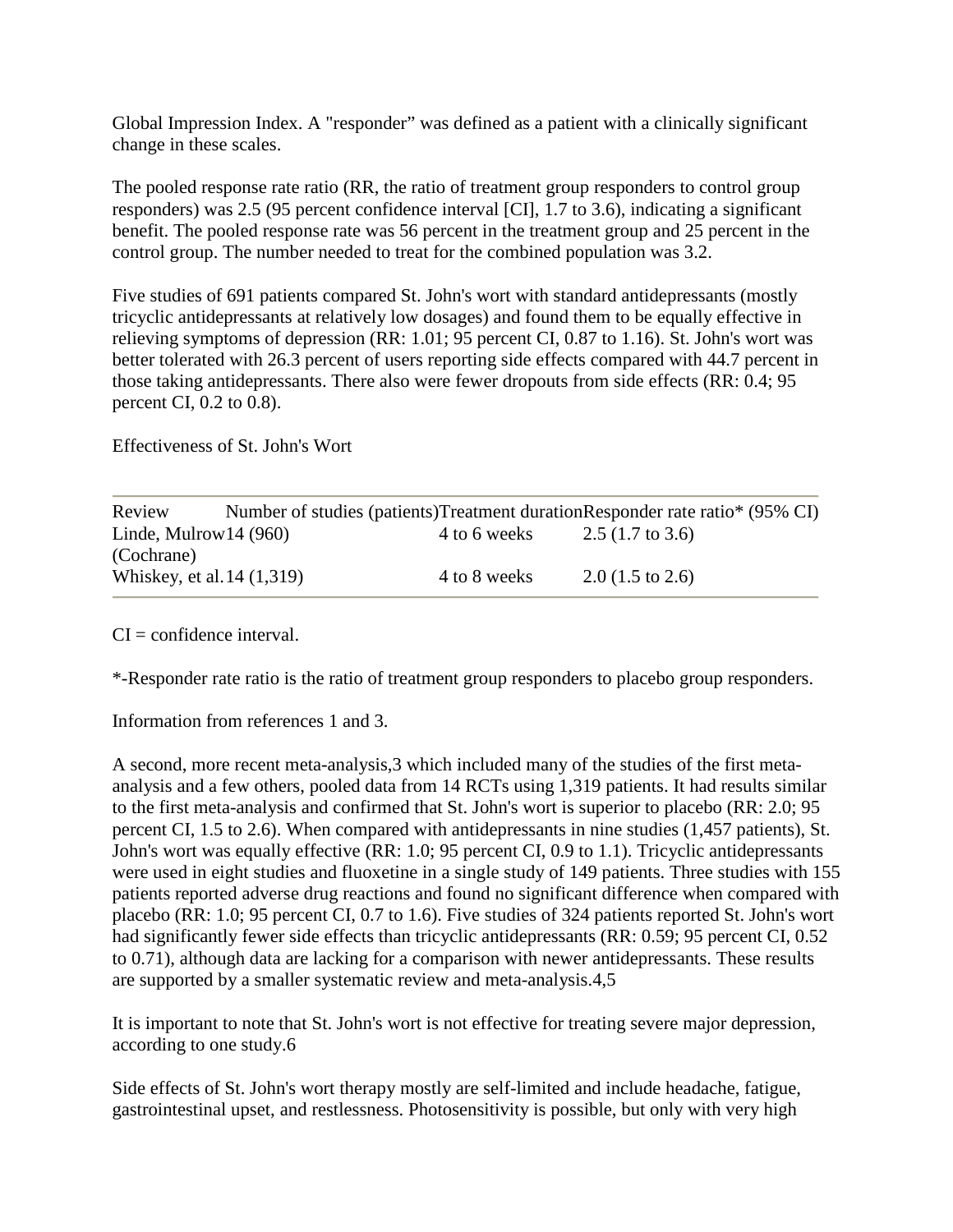dosages.7 Interactions with other drugs are not well defined, but cases of induction of hepatic cytochrome P450 have been reported.8 Serotonin syndrome has occurred when St. John's wort is used with selective serotonin reuptake inhibitors (SSRIs), particularly in older patients.8 Serotonin syndrome is caused by a systemic excess of serotonin and is defined when at least three of the following signs and symptoms are present: mental status changes, diaphoresis, myoclonus, hyperreflexia, diarrhea, fever, tremor, incoordination, seizures, tachycardia, and QT interval prolongation.9

## Recommendations from Others

According to the American College of Physicians, St. John's wort is an option for short-term treatment of mild to moderate depression although it is not approved by the U.S. Food and Drug Administration.10 Preparations of St. John's wort vary in content of active ingredients.

The Institute for Clinical Systems Improvement states that St. John's wort is more effective than placebo and as effective as low-dose tricyclic antidepressants for mild to moderate depression. St. John's wort may be as effective as SSRIs for mild to moderate depression (studies are lacking), and it is not recommended for patients with major depression.11

## Clinical Commentary

SSRIs are the most widely used antidepressants in the United States. Barriers to their use include cost, side effects, and the reluctance of some patients to use "drugs" to treat depression. The evidence clearly shows that St. John's wort is an effective and well-tolerated option for shortterm relief of mild to moderate depression. It is inexpensive and may be more acceptable to patients who prefer "natural" therapy.

Ideal dosages of St. John's wort are not clearly defined. A typical dosage is 300 mg of a standardized preparation three times daily (average cost is \$10 for one month).

It is not well established how St. John's wort compares with other antidepressants, particularly SSRIs. More studies comparing standard dosages of St. John's wort with SSRIs and other antidepressants for long-term treatment are warranted, as are systematic studies of its long-term side effects and interactions with other drugs.

## WAIL MALATY, M.D.

Mountain Area Health Education Center, Rural Family Practice Residency Hendersonville, North Carolina

## **REFERENCES**

1. Linde K, Mulrow CD. St John's wort for depression. Cochrane Database Syst Rev 2005;(1):CD000448.